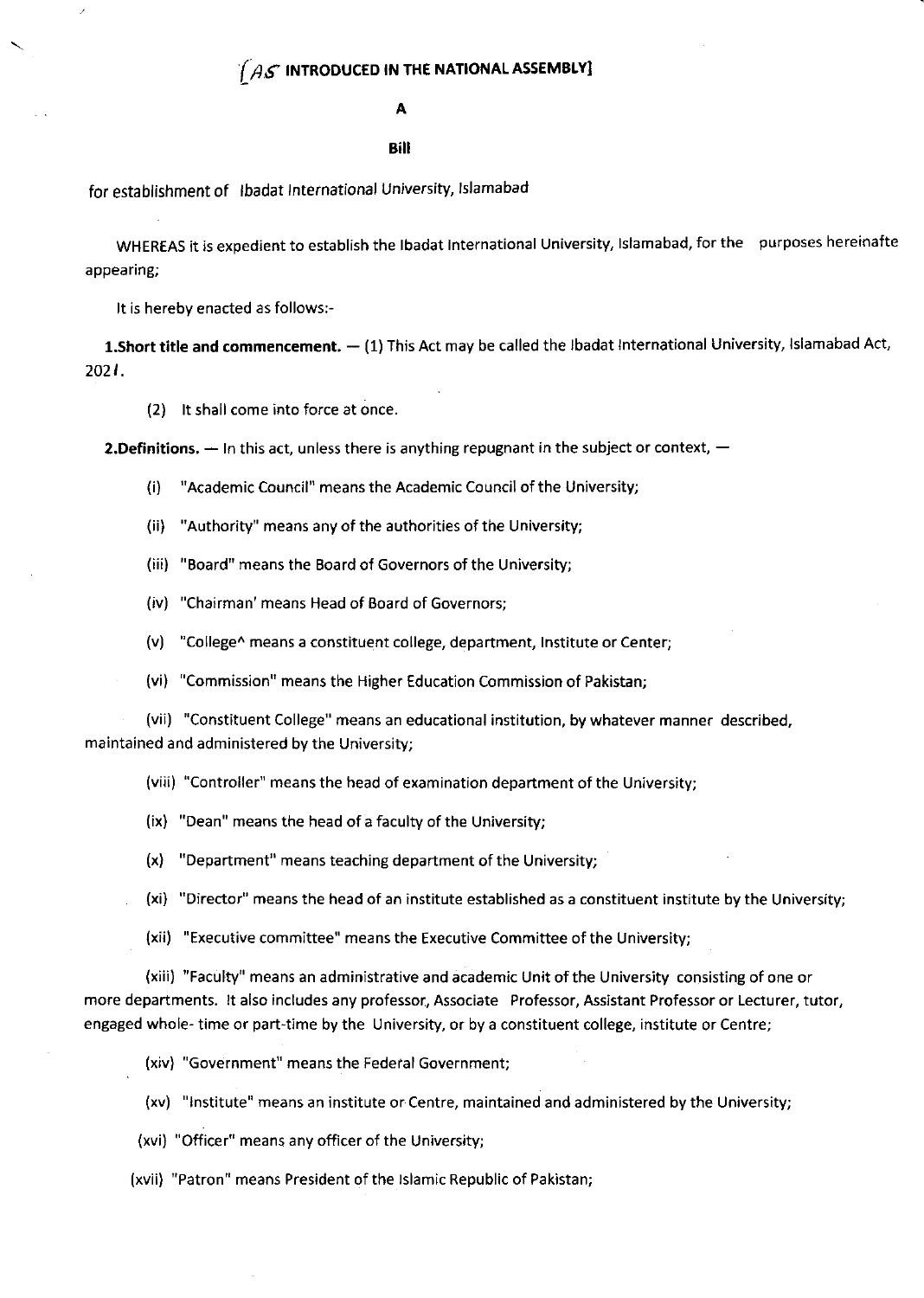(xviii) "Chairman" means the Chairman of Board of Governors;

(xix) "Rector" means Rector of the university;

(xx) "Pro-Rector" means Pro-Rector of the university;

(xxi) "Advisor" means Advisor to the Chairman of the university;

(xxii) "Director General" means DG of the university;

(xxiii) "Prescribed" means prescribed by the statutes, regulations or rules;

(xxiv) "Professor Emeritus" means a retired professor appointed by the Chancellor on honorary basis;

(xxv) "Principal" means the head of a college, or the institution under the University by whatever name or the designation;

(xxvi) "Registrar" means the Registrar of the University;

(xxvii) "Committee" means the committee set up by the Board of Directors;

(xxviii) "Statutes", "regulations" and 'rules" mean respectively the statutes, regulations and rules made under this Act;

(xxlx) "sponsoring body/ Foundation/ Trust" means the lbadat tnternational Education Systems {LLP);

(xxx) "University" means lbadat lnternational University, lslamabad established underthis Act; and

3. Establishment and incorporation of the University,-(1) There shall be established a University to

be called the Ibadat International University, Islamabad, consisting of, $-$ 

(a) The Patron, the Chairman, the Rector, the Pro-Rectors, Advisor, Director General, the members of the Board;

(b) The members of Executive Committee, Deans, the Chairmen of the teaching departments and members of the Academic Council or any other Councils, Committee or Advisory Comrnittees, as the Board of Governors may establish or authorize.

(c) The members of the boards, committees and other bodies as the Board may establish;

(d) The members of the Faculties and students of the University and its constituent units in accordance with the terms prescribed from time to time, and all other; and

(e) Such other officers and members of the staff as the Board may, from time to time, specify.

(2) The University shall be a body corporate by the name of lbadat lnternational University,

lslamabad, having perpetual succession and a common seal, with powers, among others, to acquire

and hold oroperty, both movable and immovable, and to lease, sell or otherwise transfer any movable

and immovable property which may have become vested in or been acquired by it.

(3) The principal seat of the University shall be at Islamabad and it may set up its campuses,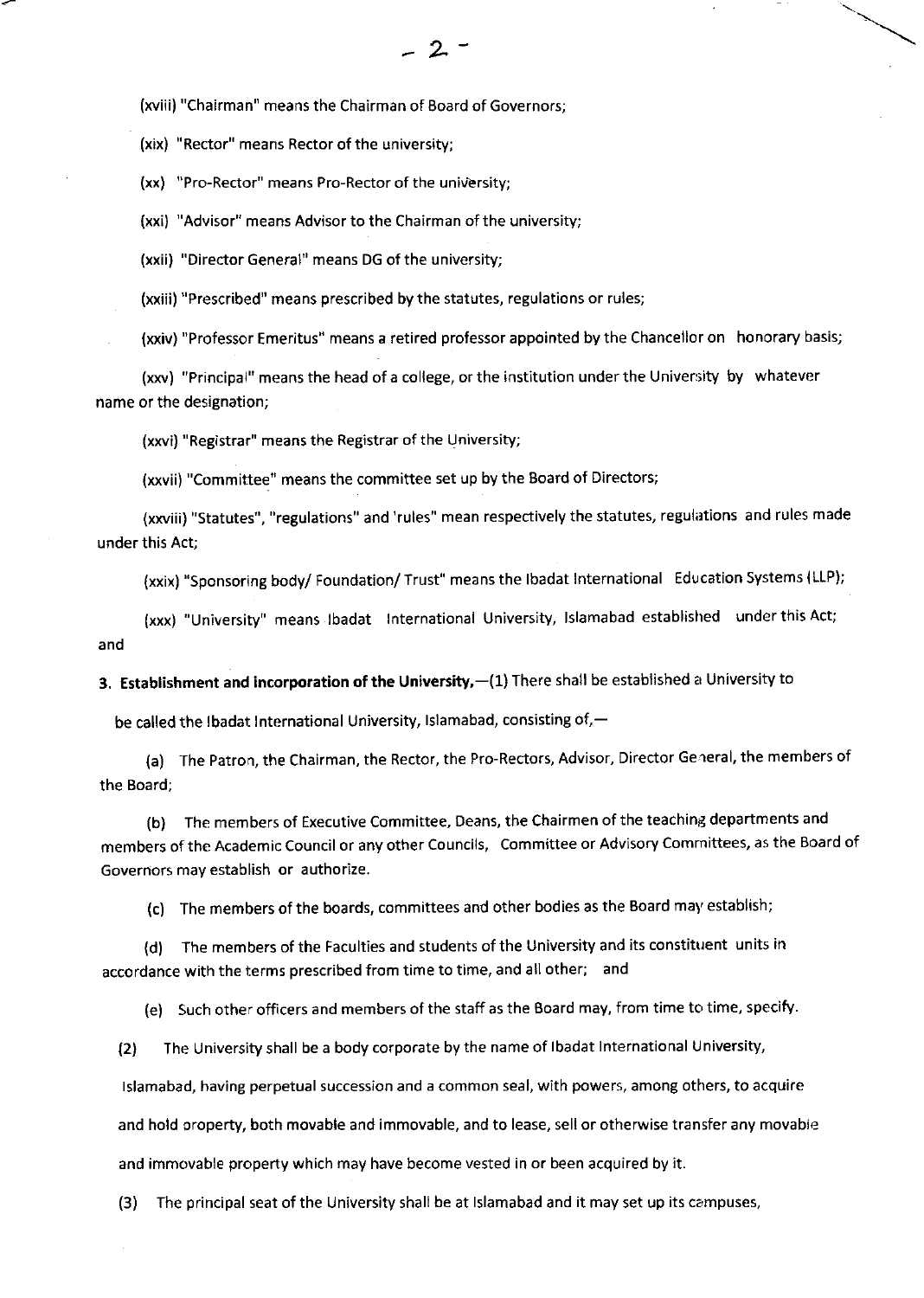colleges, institutes, offices, research or study centers, and other facilities at such places in Pakistan and abroad as the Board of Governors may determine. The additional campuses shall be set up in other parts of the Country or abroad.

(4) Notwithstanding anything contained in any other law for the time being in force, the university shall have academic, financial and administrative autonomy, including the powers to employ officers, teachers and other employees on such terms as may be prescribed, subject to the terms of this Act.

(5) ln particular and without prejudice to the authority granted to the commission by the law, the Government or an authority or auditor appointed by the Government shall have no power to question the policy underlying the allocation of resources approved by the Board in the annual budget of the <sup>U</sup>niversity.

4. Powers and purposes of the University; - The University shall have the following powers,

namely:-

(i) To promote and disseminate the knowledge and technology and to provide education, training, research, demonstration and scholarship in such branches of learning, as it may determine.

(ii) To make provisions for research, service to society and for the application, advancement and dissemination of knowledge by employing information technology including satellite, television, internet etc., or through conventional and innovative methods inthe fields ofmanagement sciences, social sciences, engineering & technology, medical & dental sciences, allied health sciences, literature & linguistics, information technology & computer sciences, basic sciences, earth sciences, fine arts & architecture, law, nursing & pharmaceutical sciences and such other disciplines from the fields of natural sciences as it may determine;

(iii) To determine courses for study at the under graduate level in its constituent units as well as in its affiliated institutions, centers and colleges;

(iv) To prescribe courses of studies to be conducted by it and appropriate bodies;

(v) To hold examinations and to award and confer degrees, diplomas, certificates and other academic distinctions to and on person who have been admitted to and have passed its examinations under prescribed conditions;

(vi) To prescribe the terms and conditions of employment of the officers, Faculty and other employees of the University;

(vii) To affiliate itself or associate with any other lnstitutions or Universities relevant bodies whether national or international;

(viii) To pursue and coordinate research innovation and development;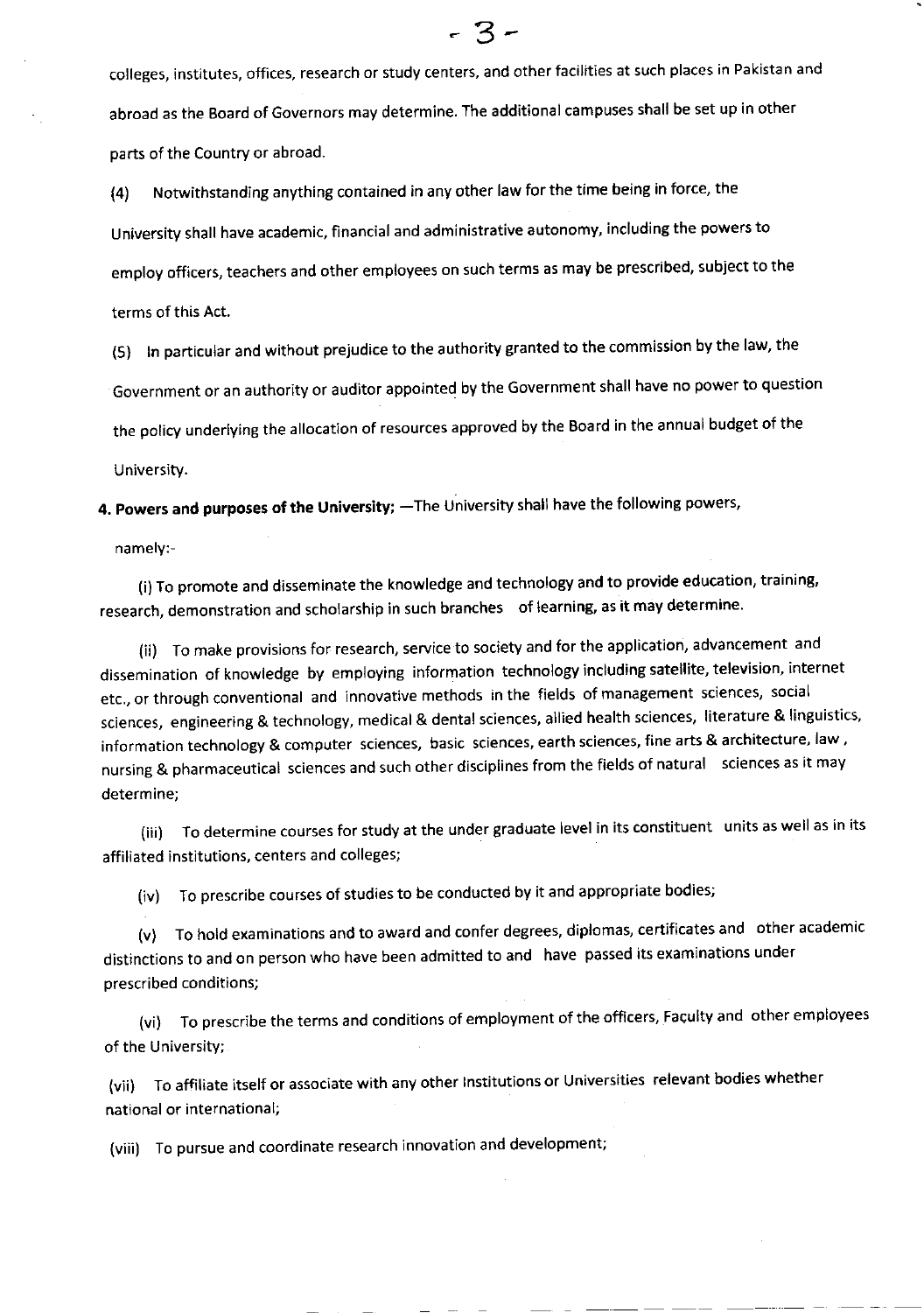(ix) To decide teaching methods and strategies in order to ensure most effective research and academic Programs;

+

(x) To use the financial and other resources allocated to it for execution of its functionsi

(xi) To engage, where necessary, any persons on contract of specified duration and do specify the terms of each engagement;

(xii) To confer honorary degrees or other distinctions on approved persons in the manner prescribed by the board of Governors in consultation with Board of Directors for the purpose;

(xiii) To confer degrees on the person who have carried out an independent research under prescribed conditions;

(xiv) To liaise with other research or academic organizations, industry and the relevant organizations or institutions to promote public private partnership, innovation and research, development, industrialization for the purpose of education, training and development;

(xv) To provide for such instruction for persons not being students of the University

as it may prescribe and to grant certificates and diplomas to such persons;

(xvi) To institute programs for the academic collaboration and exchange of students and Faculty between the University and other universities, educational institutions research organizations, inside as well as outside Pakistan.

(xvii) To maintain linkages with alumni and the industry and the relevant bodies;

(xviii) To develop and implement fund- raising plans;

(xix) To provide and support the academic development of the faculty of the University:

(xx) To acceptthe examinations passed and the period ofstudyspent by students of the University at other universities and places of learning equivalent to such examinations and periods of study in the University, as it may prescribe, and to withdraw such acceptance;

(xxi) To co-operate with other universities, public authorities or private organizations, inside as well as outside Pakistan, in such manner and for such purposes as it, may prescribe;

(xxii) To institute professorships, associate professorships, assistant professorship and lectureships and any other posts and to appolnt persons thereto;

(xxiii) To create posts for teaching, research, extension, administration and other related purposes and to appoint persons thereto;

(xxiv) To recognize selected members of teaching staff of colleges or educational institutions admitted to the privileges of the University or such other persons, as it may deem fit, as University Faculty;

(xxv) To institute and award fellowships, scholarships, bursaries, medals and prizes under prescribed conditions;

(xxvi) To establish teaching department, schools, colleges, faculties, institutes, workshops, laboratories, Museums and other centers of learning for the development of teaching and research and to make such arrangements for their maintenances, management and administration as it may prescribe;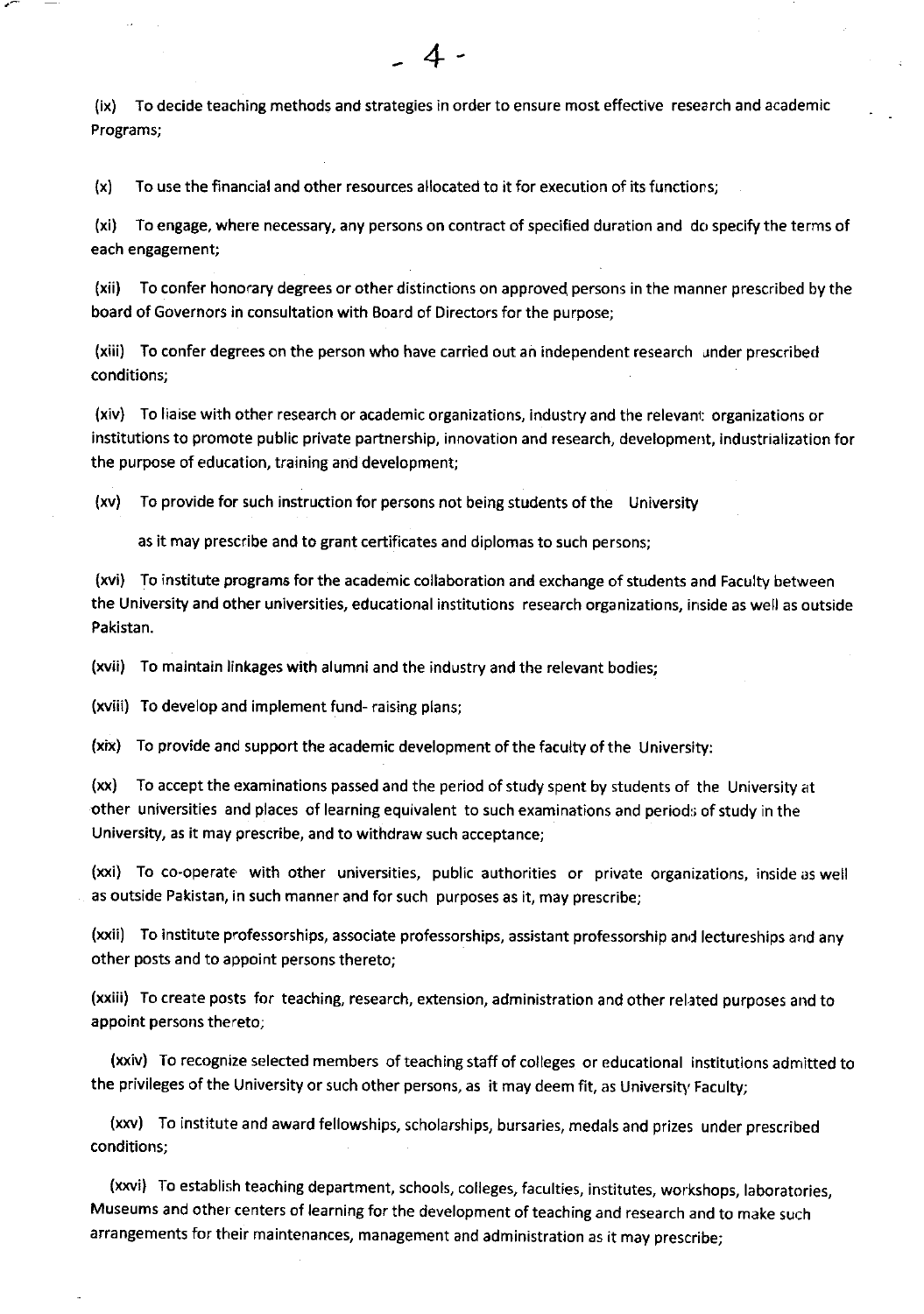(xxvii) To maintain order, discipline and security on campuses of the University and the colleges as per the rules and regulations of the University;

(xxviii) To promote extra-curricular and recreational activities of the students and to make arrangements for promoting their health and general welfare;

(xxix) To demand and receive such fees and other charges as it may determine from time to time;

(xxx) To make provisions for research, advisory or consultancy services and with these objects to enter into arrangements with other institutions, public or private bodies, commercial and industrial enterprises relevant Government, lnternational, Nongovernmental Bodies, under prescribed conditions;

(xxxi) To enter into, carry out, very or cancel contracts;

(xxxii) To receive and manage property transferred and grants, contributions made to the University and to invest any fund representing such property, grants, bequests, trusts, gifts, donations, endowments or contributions and convert one kind of property into other in such manner as it may deem fit;

(xxxiii) To provide for the printing and publications of research and other works;

(xxxiv) To do all such other acts and things, whether incidental to the powers aforesaid or not as may be requisite or expedient in order to further the objectives of the University as a place of educations, learning and research; and

(xxxv) To decide virtual, online and distance teaching methods and strategies in order to ensure the conduct of most effective educational and training programs in the light of policy on the subiect made by the Board of Governors.

5. University open to all classes, creeds, etc,-The University shall be open to all persons of either gender and of whatever religion, race, creed, class, color or domicile who qualify for the admissions as set forth in the rules and regulations and the criteria and the policy maintained the body and no person shall be denied privileges of the University on the ground of religion, race, caste, creed, class color or domicile.

6. Teaching at the University,-(1) All recognized teaching in various courses shall be conducted by the university or the colleges in the prescribed manner and may include lectures, tutorials, discussions, seminars' demonstrations and other methods of instructions as well as practical work in the laboratories, hospitals, workshops and other organizations as it may deem appropriate.;

(2) The authority responsible for organizing recognized teaching shall be such as may be prescribed.

7. Officers of the University.-The following shall be the officers of the University namely;-

(a)Patron; (b)Chairman; (c)Rector; (d)Advisor; (e)Pro-Rectors (f)Director General (g)Deans;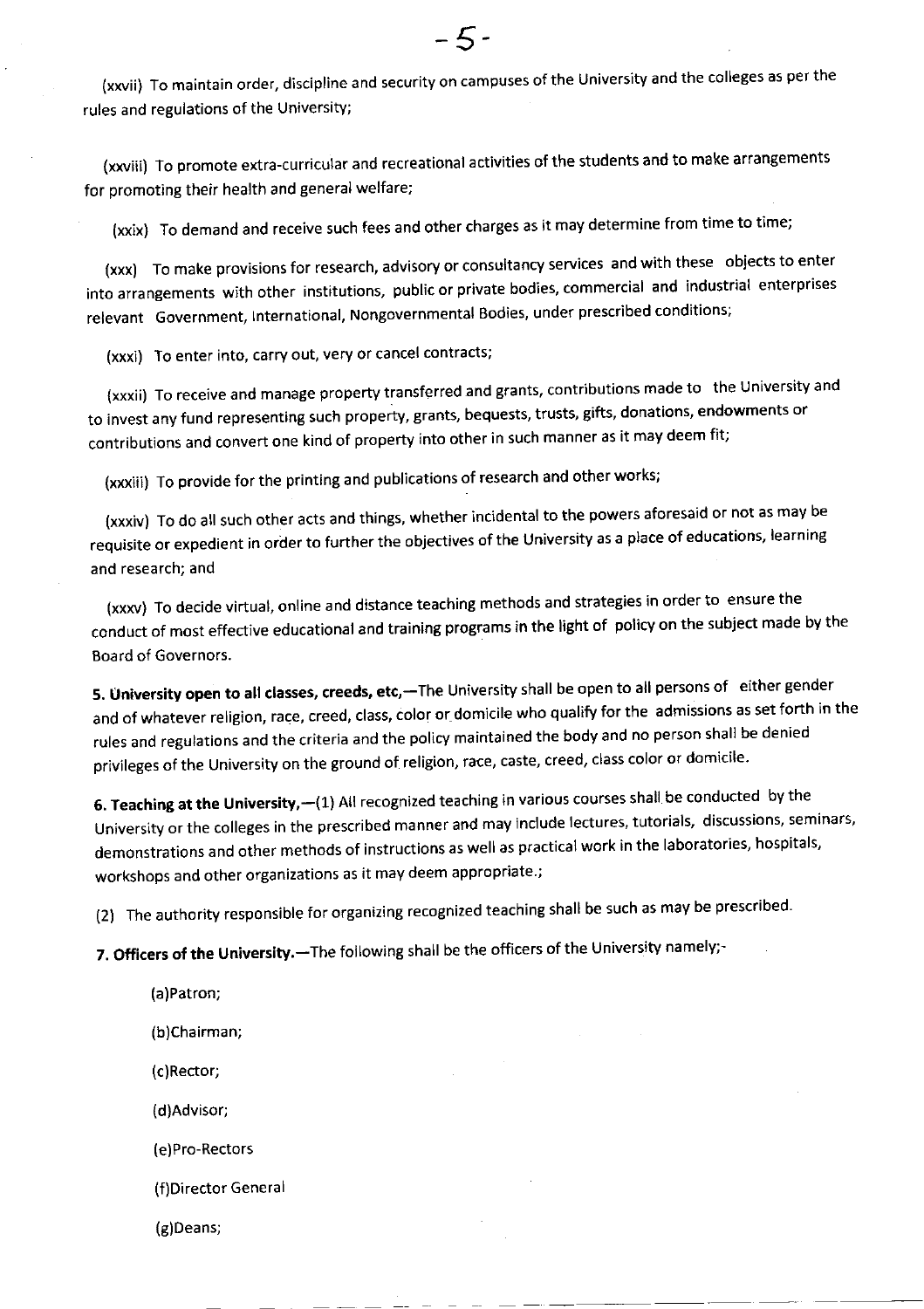(h) Principals of the constituent colleges;

(i) Head of the teaching and research departments;

(j) Registrar;

(k) Treasurer;

(1) Controller of examinations and academic affairs; and

(m) Such other persons as may be prescribed by the statutes or regulations or by the

6

Board.

8. Inspection and inquiry -(1) The Patron may direct the inspection or inquiry into the affairs of the University.

(2) The Patron shall convey his views with regard to the result of the inspection or inquiry to the Board and may, after ascertaining the views of the Board, direct the Board to take the remedial action.

(3 )The Board shall, within the time specified by the Patron, submit a report to the Patron about the action taken on his direction.

(4) If the Board fails to take action to the satisfaction of the Patron within the specified time, the Patron may issue such directions as he thinks fit and the Board shall comply with the directions.

(5) The Patron may, on the recommendation of a committee constituted by him and comprising two nominees of the Board, and a Professor Emeritus or Rector of any university appoint an Administrator who shall exercise the powers of the Board under the Act for such period as may be specified by the patron.

(6) The Patron shall not take any action under subsection (5), unless the Chairman of the Board is afforded an opportunity of hearing.

9. The Rector-(1) The Rector of the University shall be appointed by the Board, in consultation with selection committee constituted for the purpose, for the fix period of three years further extendable for another term, on such terms and conditions as the Board may determine.

(2) The Rector shall exercise general control and supervision over the affairs of the University and shall ensure that the provisions of this Act, the Regulations, the Rules, policies and the directions of the board, the committee and the council are properly executed.

(3) The Rector shall perform the such other functions as may be entrusted to him by the patron, the board, the committee or the council and, in particular shall;-

(a) Submit plan of work and budget estimates of the University for the recommendation of the council and thereafter for approval of the committee;

(b) subm't to the committee, in accordance with the rules of the procedures made by it, reports on the activities of the University and execution of the plans of work and;

(c) Provide necessary services to the board and the committee.

(4) The Rector shall also have powers;-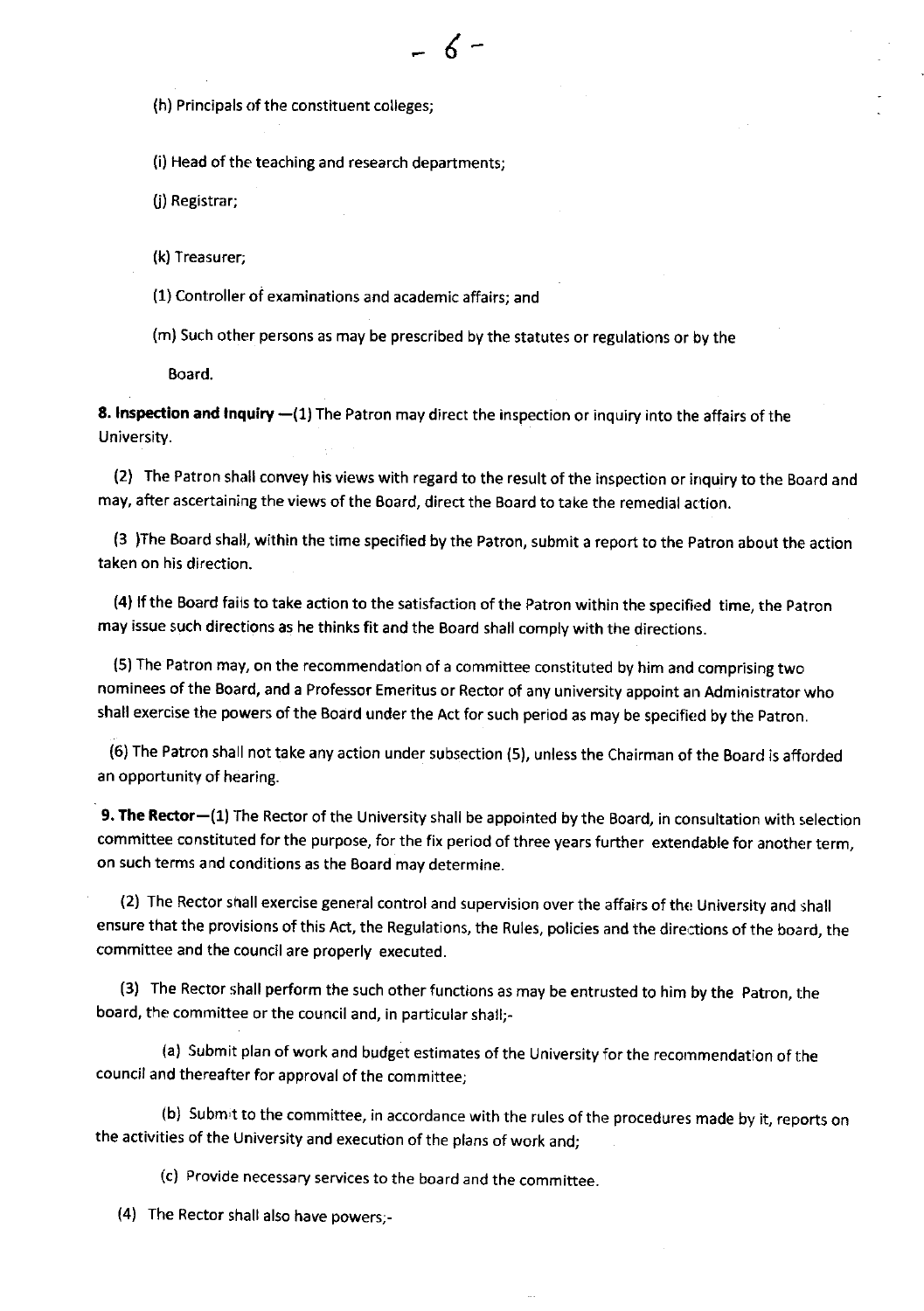(a) To supervise the activities connected with the execution of the programs for teaching, training, research, inventions, innovations, demonstrations, and other services;

(b) To authorize the expenditures provided for the budget in accordance with the rules;

(c) To appoint, with the approval of the committee, teachers and officers of the University and such other persons as may be necessary in accordance with rules so as to ensure the hlghest intellectual and moral qualities in the person appointed;

(d) To re-appropriate funds within the approved budget;

(e) To sanction by re-appropriation an amount not exceeding a sum specified in the rules & regulations for an unseen item not provided for in the budget, and report it to the committee;

(f) To engage experts and consultants as may be required for efficient and effective discharge of the functions of the UniversitY;

(g) To constitute amongst the officers and the staff of the University such committees, subcommittees and working groups as he may deem necessary;

(h) To perform such other functions and exercise such other powers as may be entrusted or delegated to him by the board or the committee from time to time and;

(i) To delegate any of his power to appropriate level of management subject to such conditions as he may deem fit to impose.

10.Advisor; - Advisor to Chairman BOG shall be appointed by the Chairman for four years extendable for another term on such terms and conditions as determined by chairman. Advisor shall advise the chairman BOG on following issues:

(i) To advise Chairman BoG on academic and operational issues

(ii) To advise on support and encourage the board member in carrying out the vision, mission and values of the institution,

(iii) To advise Chairman BOG to proper conduct of Board Business and regarding meetings of the Board of Governors.

11. The Pro-Rector (Administration & Finance) -(1) Subject to the overall supervision of the Rector, the Pro-Rector (Administration & Finance) shall be in charge of the administrative and financial affairs of the University and shall formulate and recommend to the committee and to the council for approval rule & regulations relating to financial and administrative matters of the University

(2) The Pro-Rector (Administration & Finance) shall have power;

(a) To liaise with government, agencies, local bodies and other authorities in connection with financial and administrative affairs of the University;

(b) To administer the financial resources of the University;

(c) To administer the residences of the students, teachers, and other staff members of the University;

(d) To supervise the extra-curricular and recreational activities of the University including the matters of the health and general welfare;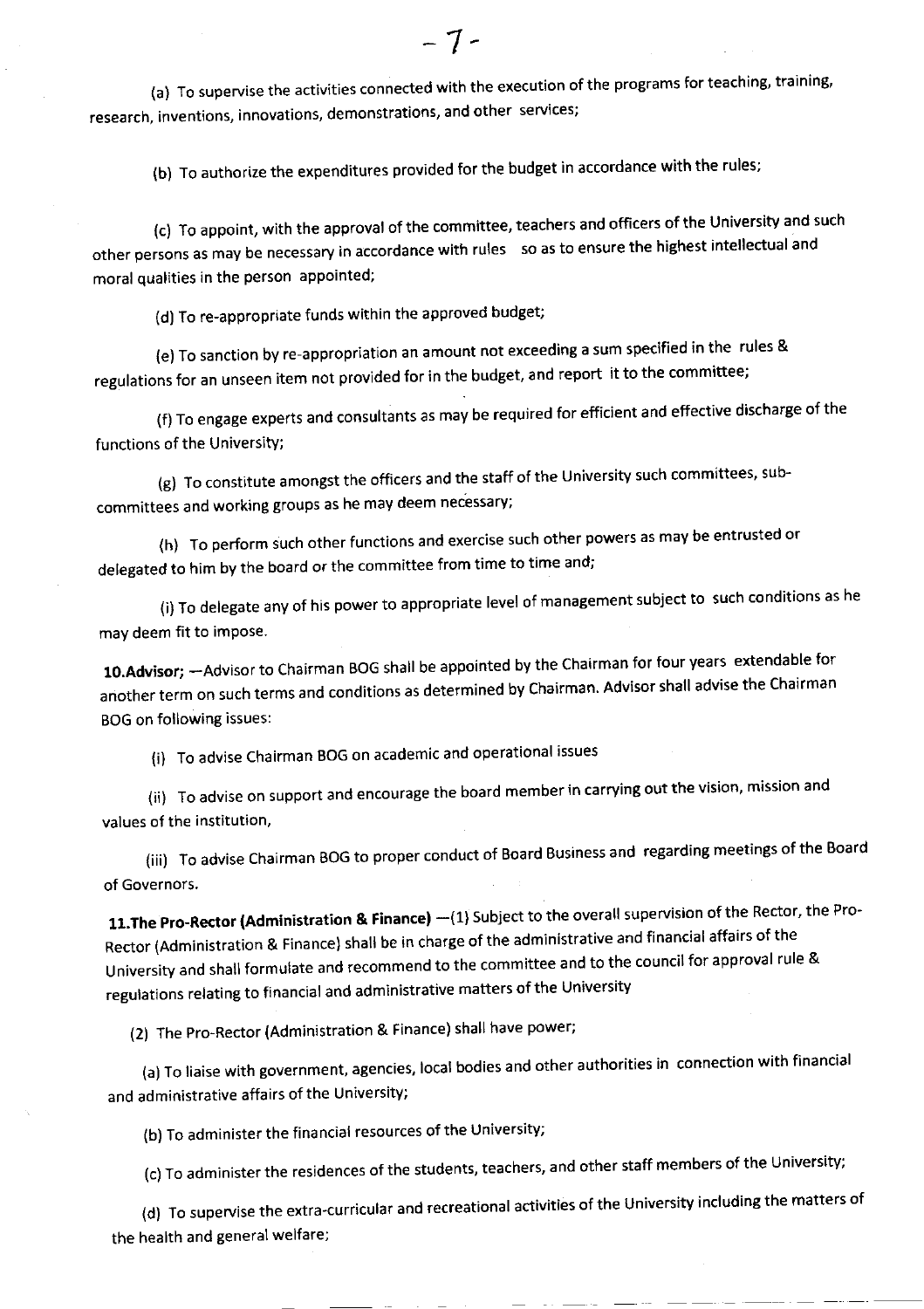(e) To maintain discipline in the University;

(f) To sanctions expenditures provided for the approved budget it accordance with rhe rules;

 $\mathcal{S}% _{M_{1},M_{2}}^{\alpha,\beta}(\varepsilon)$ 

(g) To perform such other functions and exercise such other powers as may be entrusted to delegated to him by the board the committee, the council or the Rector and;

(h) To delegate any of his power to appropriate level of management subject to such conditions as may deem fit to impose.

12. The Pro-Rector (Academics & Research) -(1) The Pro-Rector (Academic & Research) shall be in charge of academic affairs of the University and shall assist the Rector on matters relating to teach ing, research academic program, extension and other development proiects.

(2) Subject to the overall supervision of the rector, he shall formulate and recommend to the committee or the council for approval rules & regulations relating to the academic and research matters of the University;

(3) The Pro-Rector ( Academics & Research) shall have powers;

(a) To liaise wlth university, learning institutions, industry and other research organization for apprenticeship and placement of the students, training of the teachers, and other academic and research activities;

(b) To submit recommendations to the council on the courses of study to be taught in the University giving due consideration to the advice of the advisory board constituted for the purpose;

(c) To supervise the admission of the students, to the courses of the study and examination of the <sup>U</sup>niversity

(d) To co-ordinate the award of fellow ships, stipends, medals, and prizes;

(e) To arrange convocations;

(f) To make such arrangements of the scrutiny of the papers marks and results as he may consider necessary;

(g) To co-ordinate the teaching and the research work of the schools or faculties of the University;

(h) To control and manage the publications and circulation of periodicals magazines, journals, and books and dissemination of scientific technological and other related information;

(i) To perform such other functions and exercise such other powers as may be entrusted or delegated to him by the board, the committee, the council or the rector and; To delegate any of his power to appropriate level of management subject to such conditions as

may deem fit to impose.

13. Dean-;(1) There shall be a Dean of each faculty, department, college, institution or center to be appointed by the Board on recommendation of the Rector, on such terms and conditions as may be prescribed.

(2) The dean shall be incharge of the faculty and shall assist the Rector on matters relation to teaching, research, academic orogram and extension of other development projects.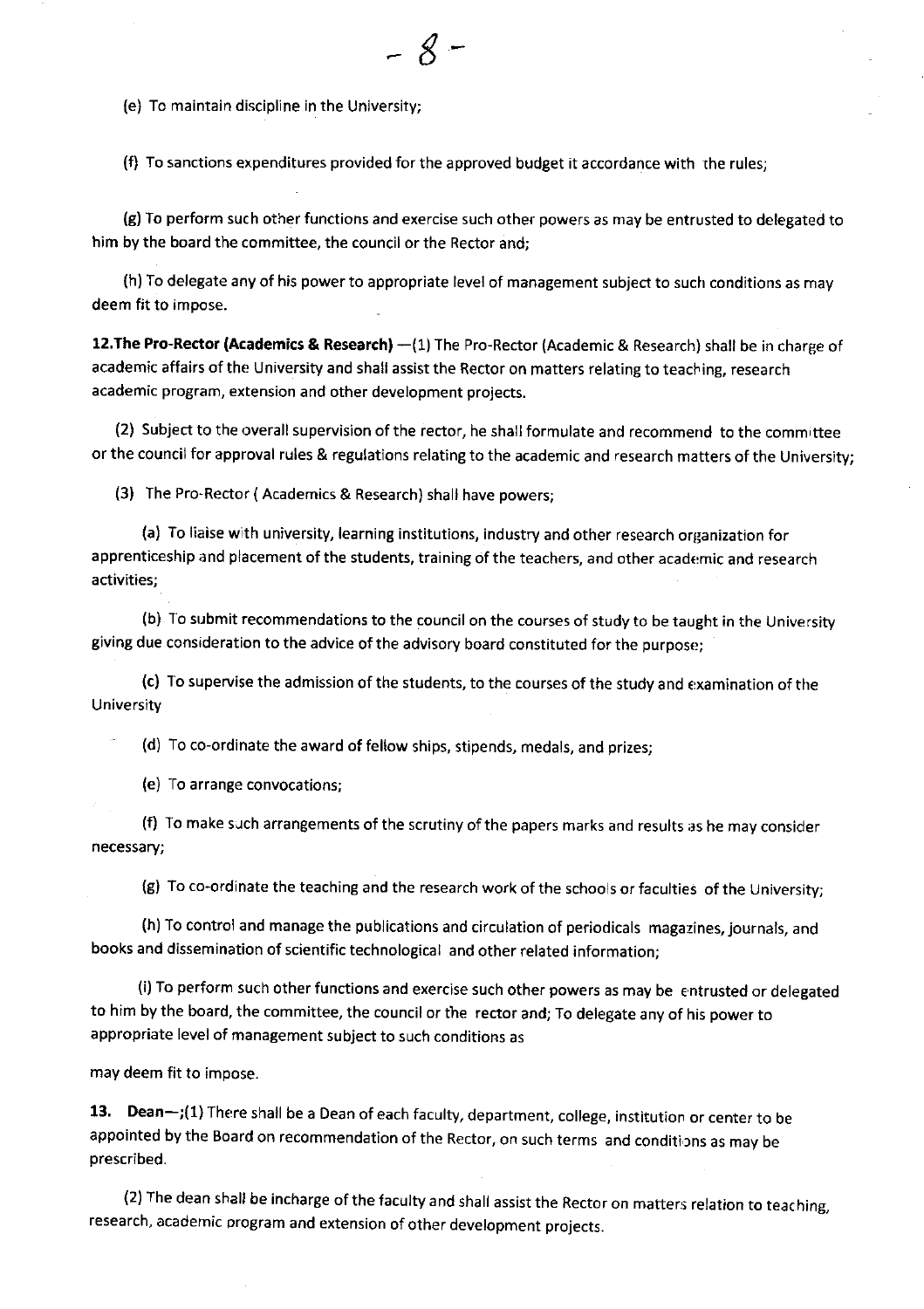(3 )Subject to overall supervision of the Rector, the Dean shall formulate and recommend to the Academic Council, rules and regulations relating to academic and research matters of the faculty.

 $-9-$ 

(4) The dean shall also have the following powers, namely; $-$ 

(a) to collaborate with universities, industry and other research organizations;

(b) to formulate recommendations to the Academic Council on the courses of study to be taught in different departments of the faculty;

(c) to co-ordinate the award of fellowships, stipends, medals and prizes;

(d) to co-ordinate the teaching and research work of the faculty;

(e) to perform such other functions and exercise such other powers as may be entrusted or

delegated to him bY the board or the Rector: and

to delegate any of his powers to appropriate levels of management subjects to such conditions (f) as he may deem fit

14.Registrar,-(1) There shall be a Registrar of the University to be appointed by the Board on recommendation of the Rector, on such terms and conditions, as may be prescribed.

(2) The experiences as well as professional and academic qualifications necessary for appointment to the post of the Registrar shall be as may be prescribed.

(3) The Registrar shall be a full-time officer of the University and shall,--

(a) be the administrative head of the secretariat of the University and be responsible for the provision of secretariat support to the authorities of the UniversitY;

(b) be the custodian of the common seal and the academic record of the University'

(c) maintain a register of registered graduates in the prescribed manner;

(d) supervise the process of election, appointment or nomination of members to the various

authorities and other bodies in the prescribed manner; and

(e) perform such other duties as may be prescribed.

15. Treasurer, -- (1) There shall be a Treasurer of the University to be appointed by the Board on recommendation of the Rector on such terms and conditions as may be prescribed.

(2) The experience as well as professional and academic qualifications necessary for appointment to the post of the Treasurer shall be as may be prescribed.

(3) The Treasurer shall be the chief financial officer of the University and shall,-

(a) manage the assets, liabilities, receipts, expenditures, funds and investments of the University;

(b) prepare annual and revised budget estimates of the University and present them to Executive Committee or a commiftee thereof for approval and incorporation in the budget to be presented to the Board;

(c) ensure that funds of the University are expended on the purposes for which they are provided;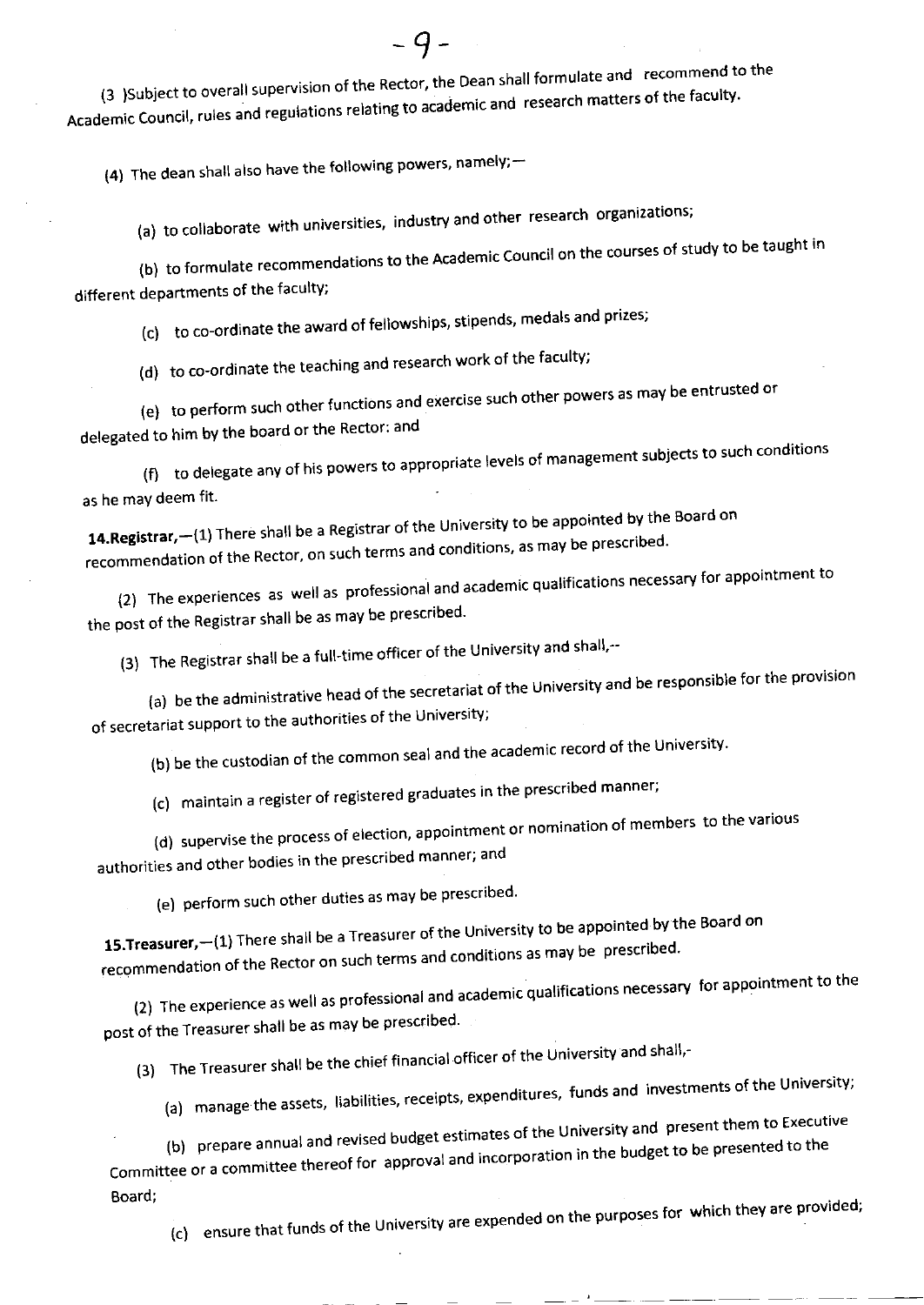(d) have accounts of the University audited annually ;and

(e) perform such other duties as may be prescribed

16.Controller of Examinations,-(1) There shall be a controller of examinations to be appointed by the Board on recommendation of the Rector on such terms and conditions as may be prescribed.

(2) The minimum qualifications necessary for appointment to the post of the Controller of examinations shall be as may be prescribed.

(3) The Controller of examinations shall be a full-time officer of the University and shall be responsible for all matters connected with the conduct of examinations and shall perform such other duties as may be prescribed.

Provided that the Board may, on advice of the Rector, terminates appointment of the Controller of examinations on grounds of inefficiency or misconduct in accordance with prescribed procedure.

17. Authorities. $-(1)$  the following shall be the authorities of the University namely;

- (a) Authorities established by the Act,-
	- (i) Board;
	- (ii) Executive Committee;
	- (iii) Academic Council; and
	- (iv) Board of Advance Study and Research; and
- (b) Authorities to be established by the statues;-
	- (i) Board of studies;
	- (ii) Selection board;
	- (iii) Finance and planning committee;
	- (iv) Search committee for appointment of the Rector;
	- (v) Quality Assurance Committee (QAC);
	- (vi) Discipline Committee; and
	- (vii) Such other authorities as may be prescribed by the board.

18.Board of Governors. - (1) The Board of Governors shall consist of the following:

(a) Chairman of the Board of Governors

and a state of

(b) Members ofthe sponsoring body (lbadat lnternational, L.L.P) Foundation subject to maximum of five members to be nominated by the Chairman

(c) Five persons, including at least two women, from amongst eminent scholars, business persons or academicians to be nominated by the Chairman.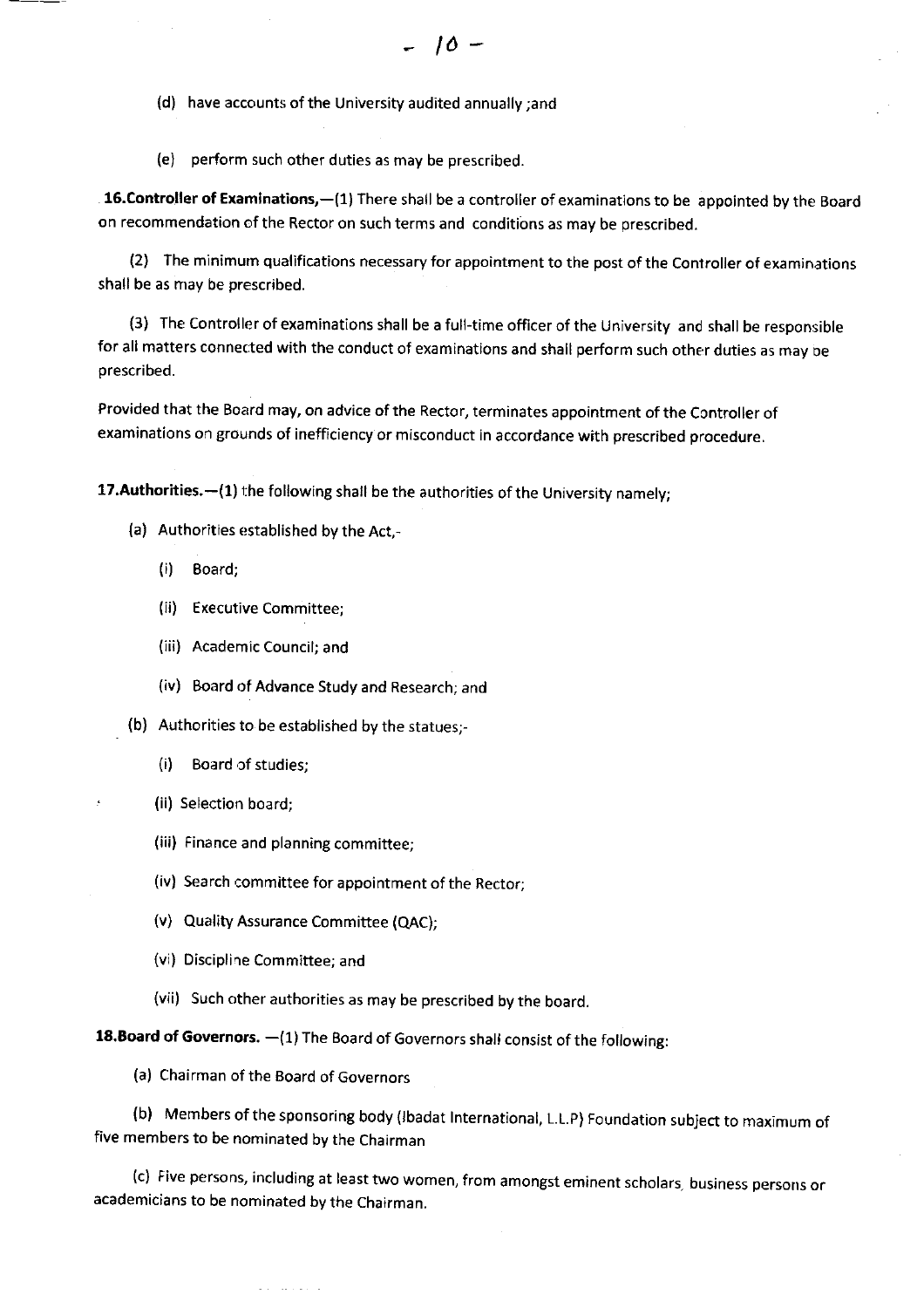(d) Nominee of Higher Education Commission or his nominee not below the rank of a Director General/Equivalent;

(e) Rector of a public-sector University in the Punjab nominated by the Patron;

(f) Nominee of Government not below the rank of Additional Secretary of the federal ministry;

(B) Rector,

(h) Advisor

(2) The Rector shall be the Secretary of the Board'

(3) The members of the Board, other than ex-officio members, shall hold office for a term of three years and shall be eligible for re-appointment on the expiry of their term of office.

(4) The quorum for a meeting of the Board shall be one half of the total number of members.

(5) The Secretary shall with the approval of the Chairman of the Board, call a meeting of the Board.

(6) The Chairman may fill a casual vacancy occurring because of death or resignation of a member of the (6) The Chairman may in a casual receive,  $\frac{1}{100}$ <br>Board other than ex-officio to the extent of the remainder of the term of the former member

(7) Receive and manage any property transferred and grants, bequests, trust, gifts, donations,

endowments and other contributions made to the University;

19. Powers and duties of the Board. - (1) The administration and management of the affairs of the University shall vest in the Board.

(2) Without prejudice to the generality of the aforesaid power, the Board may:

(a) formulate or approve the principles, policies and plans governing the activities and operations of the University so as to facilitate research, teaching and other academic work;

(b) make or approve regulations;

(c) create a component of the University such as Faculty, Department, Teaching Hospital, constituent college or institute, subject to the provisions of the Act;

(d) constitute a committee, council and any other administrative or academic advisory body;

(e) create such academic or administratlve posts as it may deem necessary and to approve appointments to such posts as it may specify;

(f) hold, control and administer the property, funds and resources of the University and raise funds for the purpose of the University on such security as may be required under the regulations;

(g) undertake the responsibility for the financial viability of the University including responsibility for ensuring effectiveness of its operations, their continuity and preservation of the autonomy of the University;

annual budget estimates; (h) consider and pass, through a resolution, the annual report, plan of work, statement of accounts and the

Indeed and Consider reports relating to the activities of the University and may direct the Rector to<br>i) call for and consider reports relating to the activities of the Board: and furnish information relating to anY matter specified by the Board; and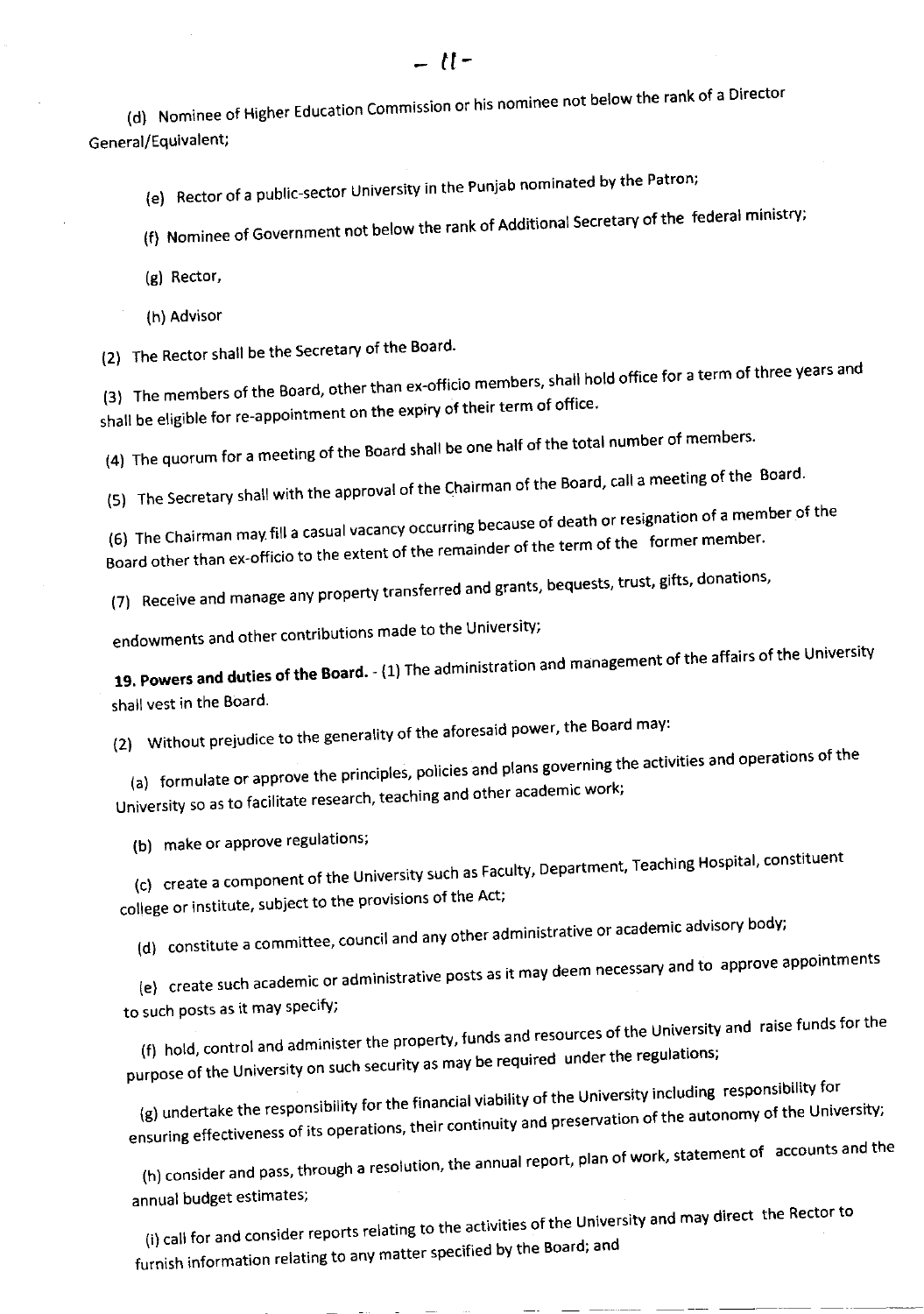U) take all such initiatives as it may consider necessary or desirable for efficient and effective management and functioning of the University.

20. Business of the Board.- (1) The meetings and business of the Board shall be conducted in such manner and in accordance with such procedure as may be prescribed in the regulations.

(2) The statutes, regulations or proceedings of the Board shall not be invalid merely by reason of any vacancy or defect in the constitution of the Board.

(3) Powers and functions ofthe Board.- (1) The administration and management ofthe affairs of the University shall vest in the Board.

(4) Without prejudice to the generality of the aforesaid power, the Board may:

(a) formulate or approve the principles, policies and plans governing the activities and operations of the University so as to facilitate research, teaching and other academic work;

(b) recommend the draft statutes to the Patron;

(c) make or approve regulations;

(d) create a component of the University such as Faculty, department, constituent college or institute, subject to the provisions of the Act;

(e) constitute a committee, council and any other administrative or academic advisory body;

(f) create such academic or administrative posts as it may deem necessary and to approve appointments to such posts as it may specify;

(g) hold, control and administer the property, funds and resources of the University and raise funds for the purpose of the University on such security as may be required under the regulations;

(h) undertake the responsibility for the financial viability of the University including responsibility for ensuring effectiveness of its operations, their continuity and preservation of the autonomy of the University;

2l.Delegation of Powers.- (1) Subject to subsection 19(2), the Board may delegate to any person or committee any of its powers, duties or functions.

(2) The Board shall not delegate the functions to:

(a)Make statues and regulations;

(b)recommend any action to the Patron or the Government;

(c)appoint Rector, Registrar, Controller of Examinations or Treasurer; and

(d)approve annual budget, annual report and audit reports.

22. Executive Committee. - (I)There shall be an Executive Committee of the University consisting of the following, namely;--

(a) Rector who shall be its chairman;

(b) Advisor;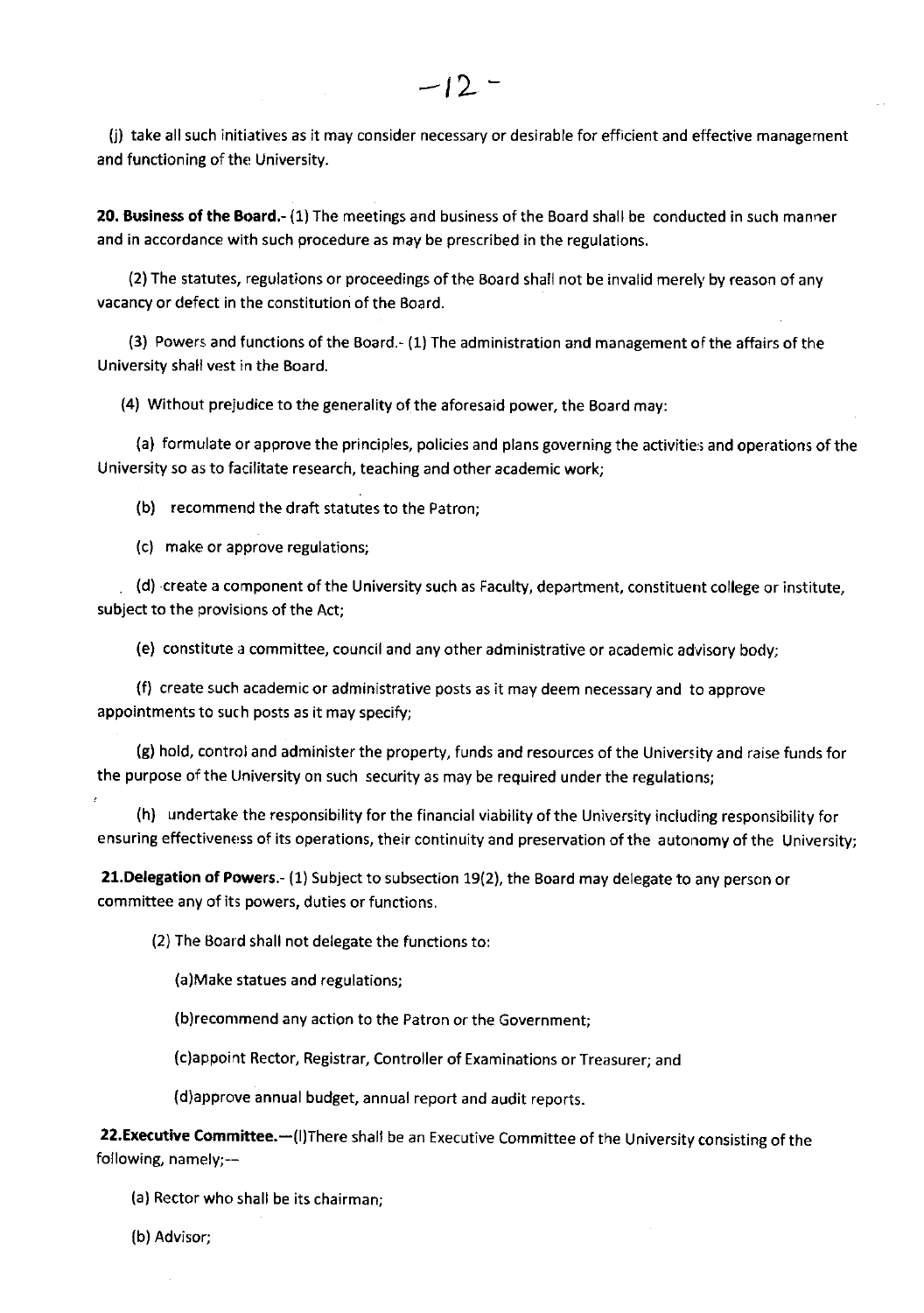(c) Pro-Rectors;

(d) Deans of faculties of the University;

(e) three professors from different departments, who are not members of the Board, to be elected by the University teachers in accordance with procedure to be prescribed by the Board of Governors in consultation with the Board;

(f) Principals of the constituent colleges, centers and institutions;

(g) Registrar;

(h) Treasurer; and

(1) Controller of examinations.

(2) Members of the Executive Committee, other than ex officio members, shall hold office for three years.

(3) As regards the three professors described in clause (c) of sub-section (1), the Board of Governors may, as an alternative to elections, prescribe a procedure for proposal of a panel of names by the representation committee set up in terms of section

(4) Appointment of persons proposed by the representation committee may be made by the Board on recommendation of the Rector.

(5 )The quorum for a meeting of the Executive Committee shall be one-half of the total number of members, a fraction being counted as one.

(6)The Executive Committee shall meet at least once in each quarter of the year.

23. Powers and duties of the Executive Committee,  $-(1)$  The Executive Committee shall be the executive body of the University and shall, subject to the provisions of this Act and the statutes, exercise general supervision over affairs and management of the University.

(2) Without prejudice to the generality of the foregoing powers and subject to the provisions of this Act, the Board of Governors shall have the following powers to-

(a) Consider annual report, annual and revised budget estimates and to approve.

(b) Transfer, and accept transfer, of movable property on behalf of the University;

(c) Enter into, vary, vary out and cancel contracts on behalf of the University;

(d) Cause proper books of accounts to be kept for all sums of money received and expended by the University and for all the assets and liabilities of the University;

(e) Administer any funds placed at the disposal of the University for specified purposes;

(f) provide the buildings, libraries, premises, furniture, operatus equipment and other means required for carrying out the work of the University;

(g) Establish and maintain halls of residence and hostels or approve or license hostels or lodgings for residence of students;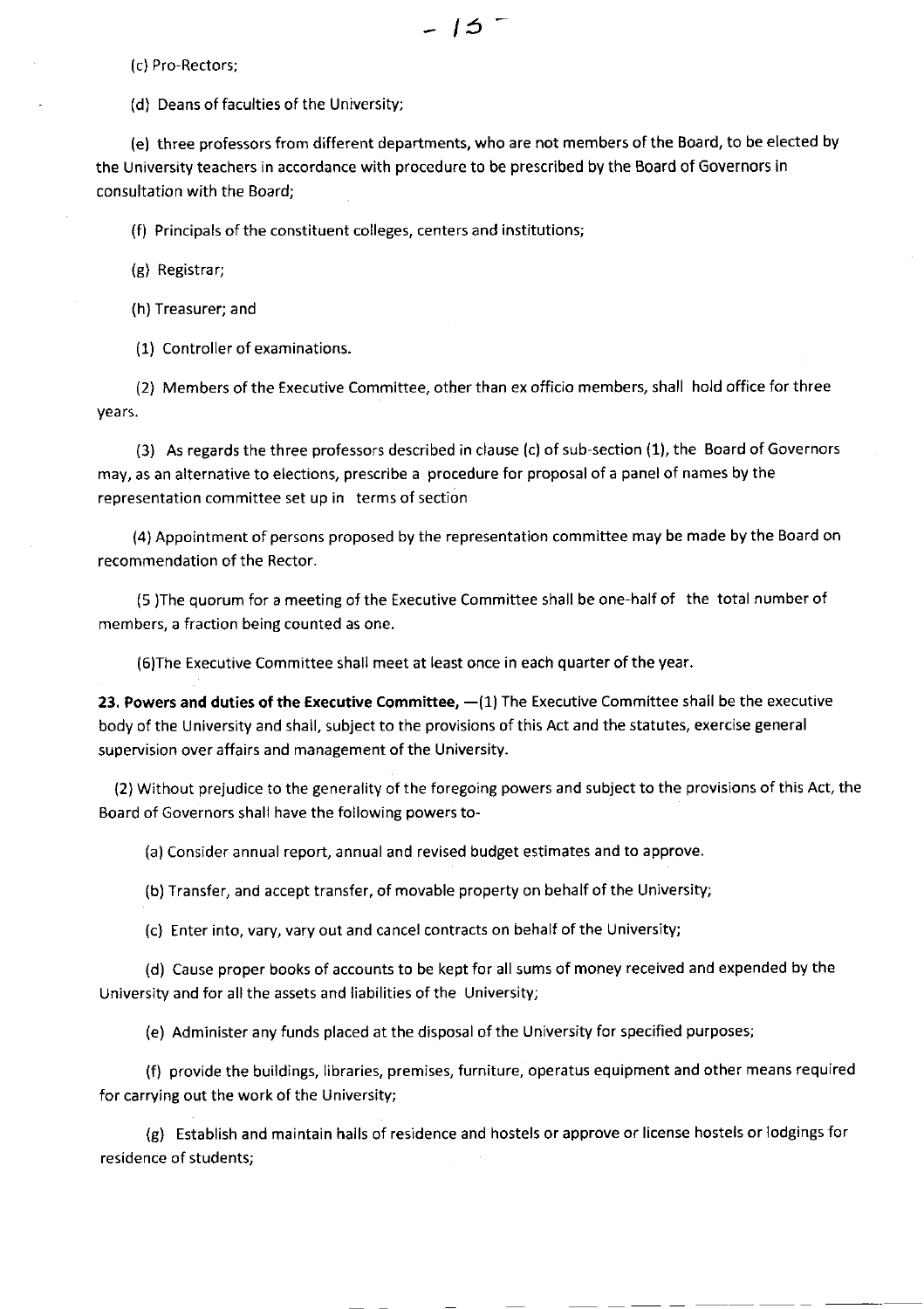(h) Recommend to the Board admission of educational institutions to the privileges of the University and withdraw such privileges;

 $\overline{4}$ 

(i) Arrange for the inspection of colleges and the department;

(j) Institute professorships, associate professorships, assistant professorships,

(k) lectureships and other teaching posts or to suspend or to abolish such posts;

(1) Create, suspend or abolish such administrative or other posts as may be necessary;

(m) Prescribe the duties of officers, teachers and other employees of the University;

(n) Report to the Board on matters with respect to which it has been asked to report;

(o) Appoint members to various authorities in accordance with the provisions of this Act;

(p) Propose drafts of statutes for submission to the Board;

(q) Regulate conduct and discipline of students of the University;

(r) Take actions necessary for good administration of the University in general and ':o this end exercise such powers as are necessary;

(s) Delegate any of its powers to any authority or officer or a committee; and

(t) Perform such other functions as have been assigned to it by provisions of this Act or may be assigned to it by statutes.

**24. Academic Council.**  $-$  (1) The Academic Council of the University shall be the academic <mark>body</mark> of the University and shall by statues have the powers to lay down proper standards of instructions, research and publication and examination and to regulate and promote academic life of the University.

(2) Without prejudice to the generality of the foregoing powers and subject to the provisions of this Act and the statutes the Academic Council shall have the powers to, $-$ 

(a) Advise the board of Governors on the academic mafters;

(b) Regulate the conduct of teaching, research publication and examination;

(c) Approve the policies and procedures pertaining to the quality of academic programs;

(d) Approve academic programs;

(e) Approve the policies and procedures pertaining to student-related functions including admissions, expulsions;, punishments, examinations and certification;

(f) Approve the policies and procedures assuring quality of teaching and research;

(g) Propose to the Executive Committee schemes for the constitution and organization of faculties, teaching departments and board of studies;

(h) Appoint paper setters and examiners for all examinations of the University after receiving panels of names from the relevant authorities;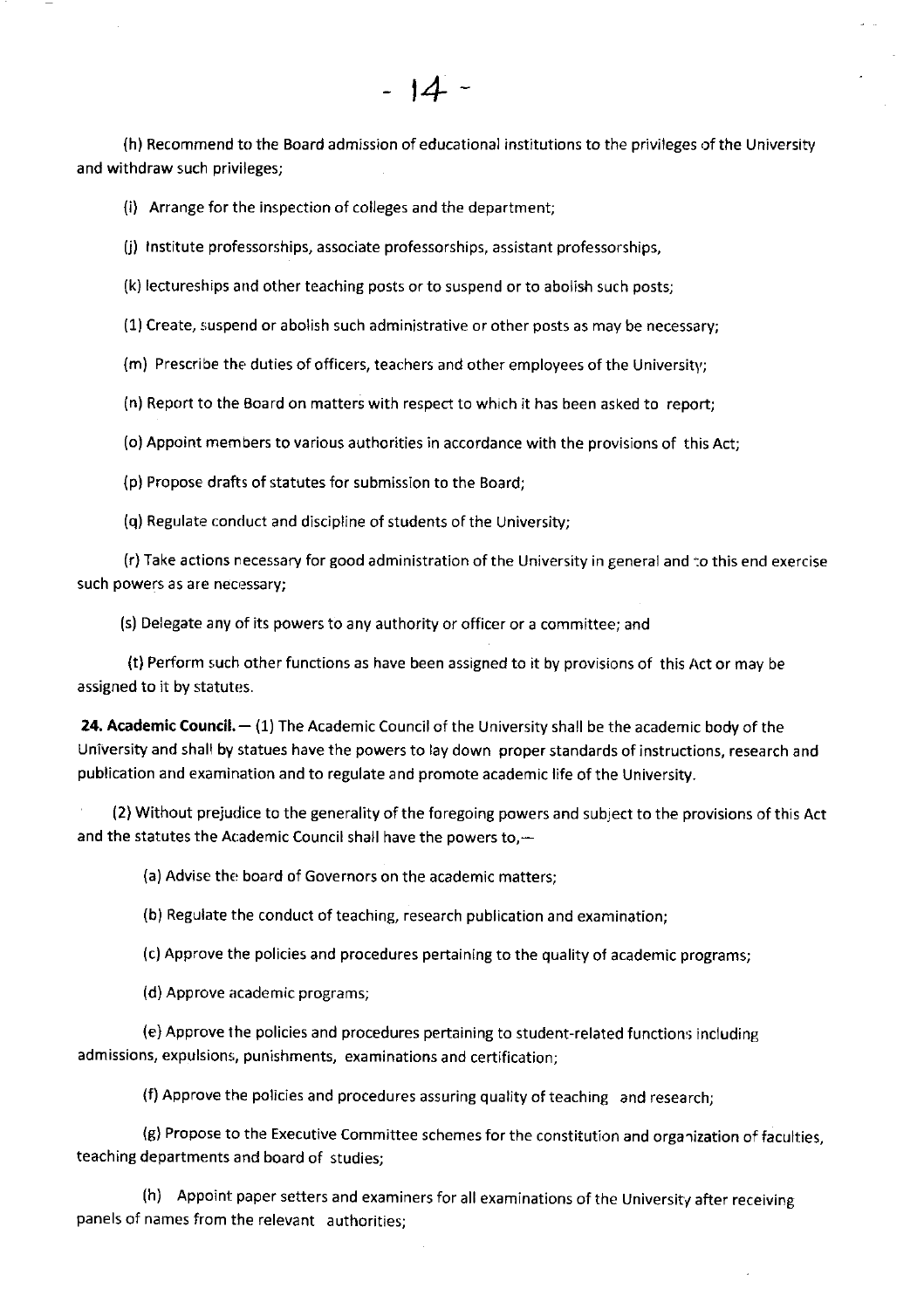levels;  $(i)$ lnstitute programs for the continued professional development of Universitv teachers at all

(k) Regulate award of studentships, scholarships, exhibitions, medals and prizes;

(1) Make regulations for submission to the Board of Governors for the constitution of faculties and the teaching departments;

(m) Prepare an annual report on academic performance of the UniversitY;

. (n) Regulate the admission of students to the courses of studies and the examinations at the <sup>U</sup>niversitY;

(o) Regulate the conduct and the discipline of the students and faculty; and

(p) Perform such functions as may be prescribed by regulations and statutes.

(3) There shall be academic department for the each subject of group of subjects as may be prescribed by regulations and each academic department shall be headed by a head of department.

(4) The head of Academic Department shall be appointed by the board on the recommendation of the Rector from amongst three senior most professors shall be eligible for re-appointment provided that in a department where there are less than three eligible professors, the appointment shall be made amongst three most senior associates professors and professors of departments. The head of department shall plan, organize and supervise the work of department and shall be responsible to the dean for the work of department.

(5) The Head of department shall under the supervision of Rector/ Pro-Rectors and dean supervise all (5) The Head of department shall under the supervision of the conditions as may be delegated to him-<br>administrative, financial and academic powers and such other duties and powers as may be delegated to him-

mstrative, middella end<br>(6) The head of departments shall prepare a comprehensive reports regarding the performance of departments at the under graduate, graduate and post graduate level, faculty research and development and submit the report to the dean of faculty for his evaluation.

(7) The Board of advance studies and research shall consist of,

- (a) Rector;
- (b) Advisor
- (c) Pro-Rectors
- (d) All the deans;

(e )One University professor from each faculty other than dean to be

appointed by the Board;

(f) One member nominated by the Chairman; and

(g) Three members from the relevant research originations and Government department to be nominated by the board of Government and registrar as the secretary. Term of the members of board of advance studies other than the ex-officio member shall be three years and the quorum will be one half of total number of members.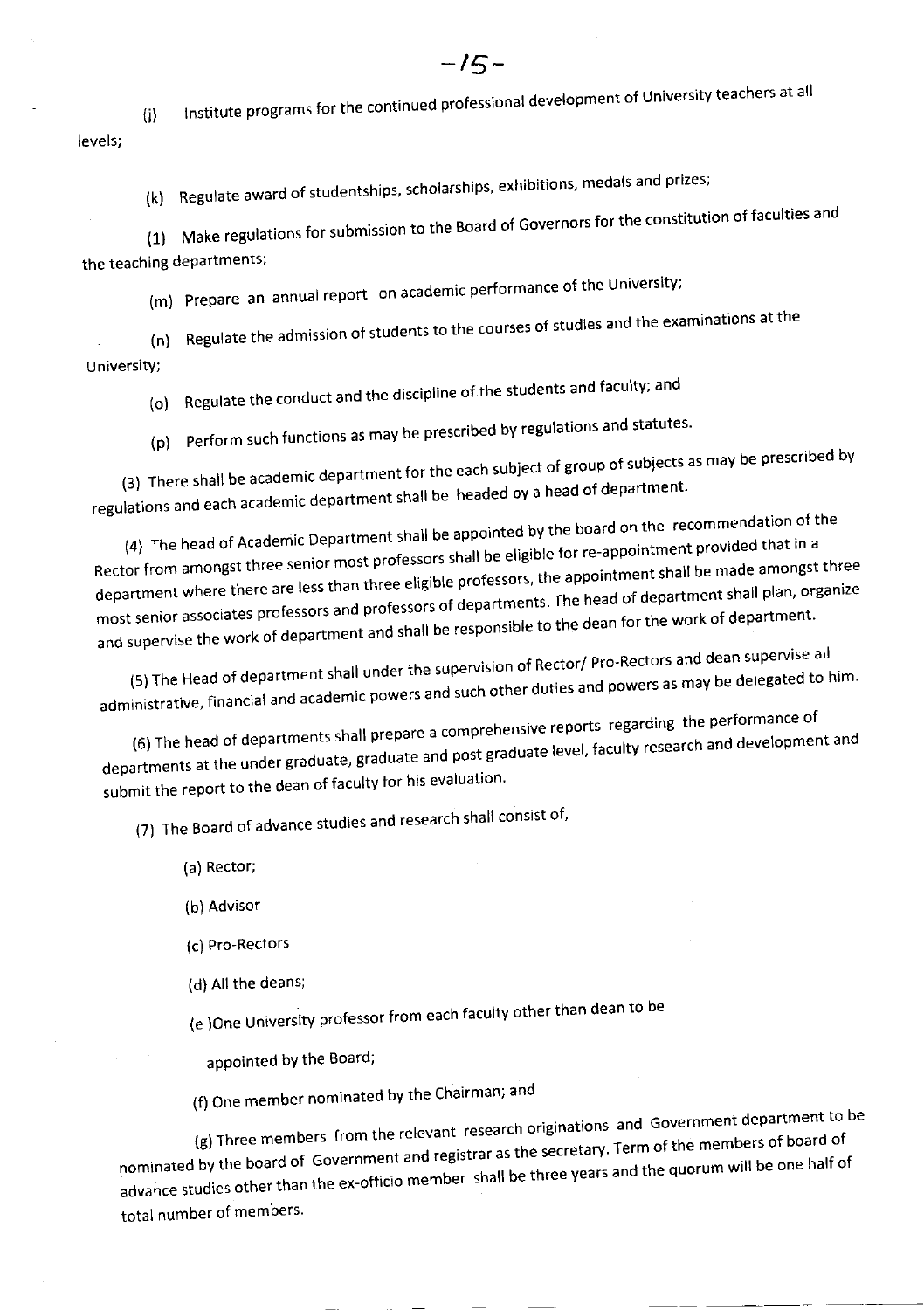25. First Statutes.-The schedule prescribes the regulations for the establishment of departments, faculties and bodies under the first statutes of the University.

 $-16-$ 

26. Appointment of committees by certain authorities.  $-(1)$  The Board, the executive committee, the Academic Council and other authorities may, from time to time, appoint such standing, special or advisory committees, as they may deem fit, and may place on such committee person who are not members of the authorities appointing the committees.

(2) The Board of Governors shall take necessary actions on all related issues of the University and its decision shall be final.

(3) The constitution, functions and powers of the authorities for which no specific provision has been made in this Act shall be such as may be prescribed by statutes or regulations.

27. Regulations. - (1) subject to the provisions of this Act and the statues, the Academic Council may make regulations, to be published in the official Gazette, for all or any of the following matters, namely; $-$ 

(a) Courses of study for degrees, diplomas and certificates of the

<sup>U</sup>niversity;

(b) Manner in which the teaching referred to in sub-section (1) of

section 5 shall be organized and conducted;

(c) Admission and expulsion of students to and from the University;

(d) Conditions under which students shall be admitted to the courses and exan inations of the University and shall become eliglble for award of degrees, diplomas and certificates;

(e) conduct of examinations;

(f) conditions under which a person may carry on independent research to entitle him to a degree;

(g) lnstitution of fellowships, scholarships, exhibitions, medals and prizes;

(h) Use of the library;

(i) Formation offaculties, departments and board of studies; and

(j) all other matters which by this Act or the statutes are to be or may be prescribed by regulations.

(2) Regulations shall be proposed by the Academic Council and shall be submitted to the Board which may approve them or without approval or refer them back to the Academic Council for reconsideration. A regulation proposed by the Academic Council shall not be effective unless it receives approval of the Board.

(3) Regulations regarding or incidental to matters contained in clauses (g) and

(1) of sub-section (1) shall not be submitted to the Board without prior approval of the Executive Committee.

28. Amendment and repeal of statutes and regulations.-The procedure for adding to ,amending or repealing the statutes and the regulations shall be the same that prescribed respectively for framing or making statutes regulations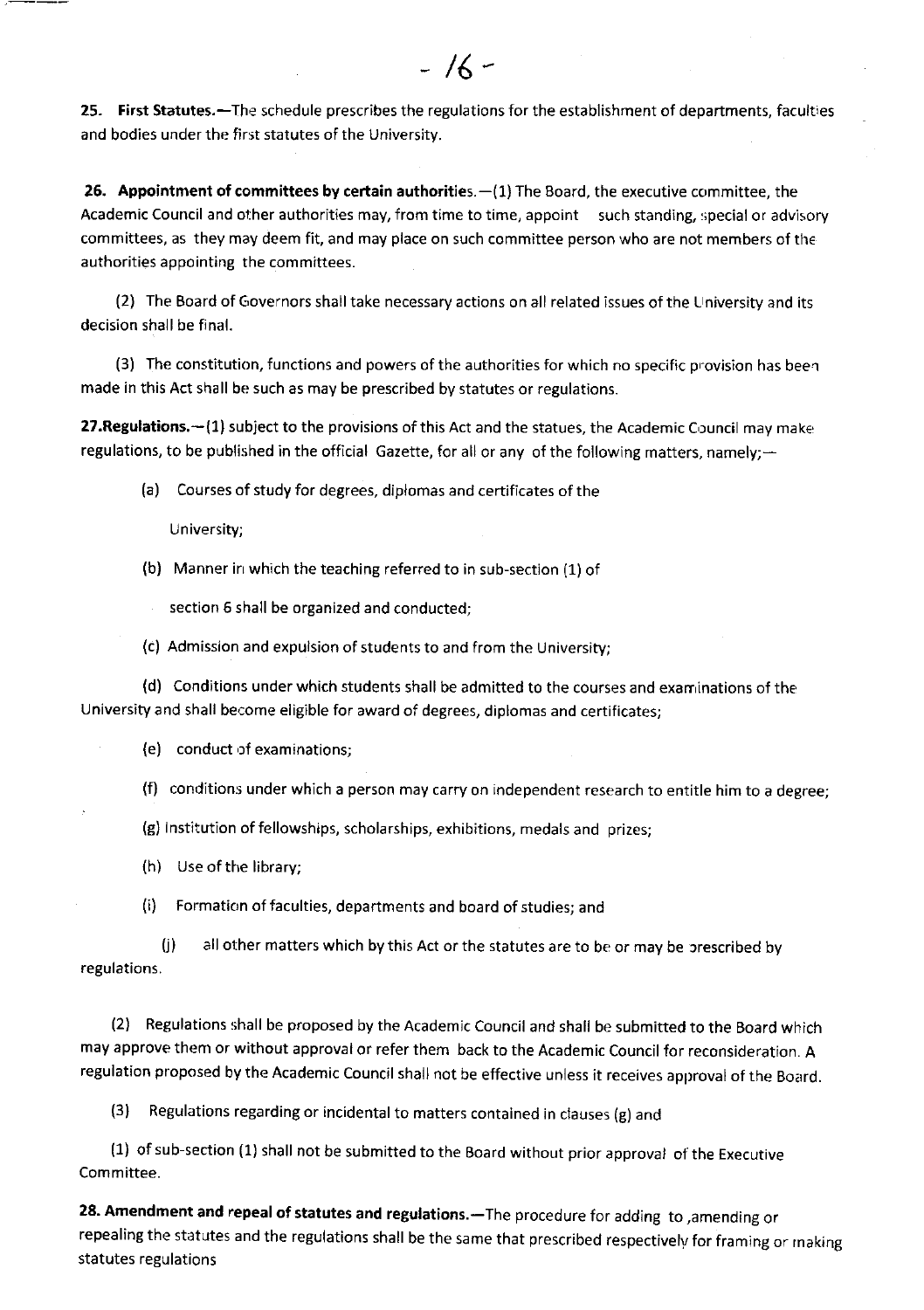29. Rules. - (1) The authorities and other bodies of the University may make rules, to be published in the official Gazette, consistent with this Act, statutes and the regulations, to regulate any matter relating to affairs

of the university which has not been provided for under this Act or that is not required to be regulated by statutes and regulations, including rules to regulate the conduct of business and the time and place of meeting and related matters.

(2) Rules shall become effective upon approval by the Executive Committee and the Board of Governors

30. The University fund.- (1) The University shall have a fund to which shall be credited its income from fees, donations, trusts, requests, endowments, grants, contributions and all other sources,

(2) Capital recurrent expenditure of the University shall be met from contributions made by the Board and any other source, including other foundations, universities and individuals and from the income derived from such sources.

(3) No contribution, donation or grant which may directly or indirectly involve any immediate or subsequent flnancial liability for the University, shall be accepted without prior approval of the Board.

31. Audit and accounts. --- (1) The accounts of the University shall be maintained in such form and manner as may be determined by the Board and work under the Finance and Planning committee. The committee shall consists of Rector, all the Deans, one member of the Board nominated by the Board, one nominee of the Academic council, and one member of the independent auditor, The quorum of the meeting shall be five. The treasurer shall be the secretary of the Finance and Planning Committee.

(2) Function of committee shalt be to prepare the annual statement of accounts, propose and annul budget estimates and advice to the Board thereon, review periodically the Financial position of the University and advice the Board on all matters related to finance, investment and accounts of the University and to perform such other functions as may be prescribed by the statutes.

**32. Commencement of term of members of authorities.**  $-$  (1) When a member of a authority is elected, appointed or nominated his term of office, as fixed under this Act shall commence from such date as may be prescribed.

(2) Where a member who has accepted any other assignment or for any other similar reason remained absent from the University for a period of not less than six months, he shall be deemed to have resigned and vacated his seat.

**33.Disputes about membership of authorities.**  $-$  (1) Notwithstanding anything contained in this Act, and the second contained in this Act, and the second contained in this Act, and the second contained in the second con person nominated or appointed to any authority shall cease to be member of such authority as soon as he ceases to hold the position by virtue of which he was nominated or appointed'

(2) lf a question arises whether any person is entitled to be a member of any authority, the matter shall be referred to a committee consisting of the Chairman, two nominees of the Board of Governors and <sup>a</sup> nominee of the Rector and decision of the committee thereon shall be final and binding.

34.Proceedings of authorities not invalidated by vacancies. - No act, resolution or decision of any authority shall be invalid by reason of any vacancy on the authority doing, passing or making it or by reason of any want of qualification or appointment or nomination of any de facto member or the authority, whether present or absent.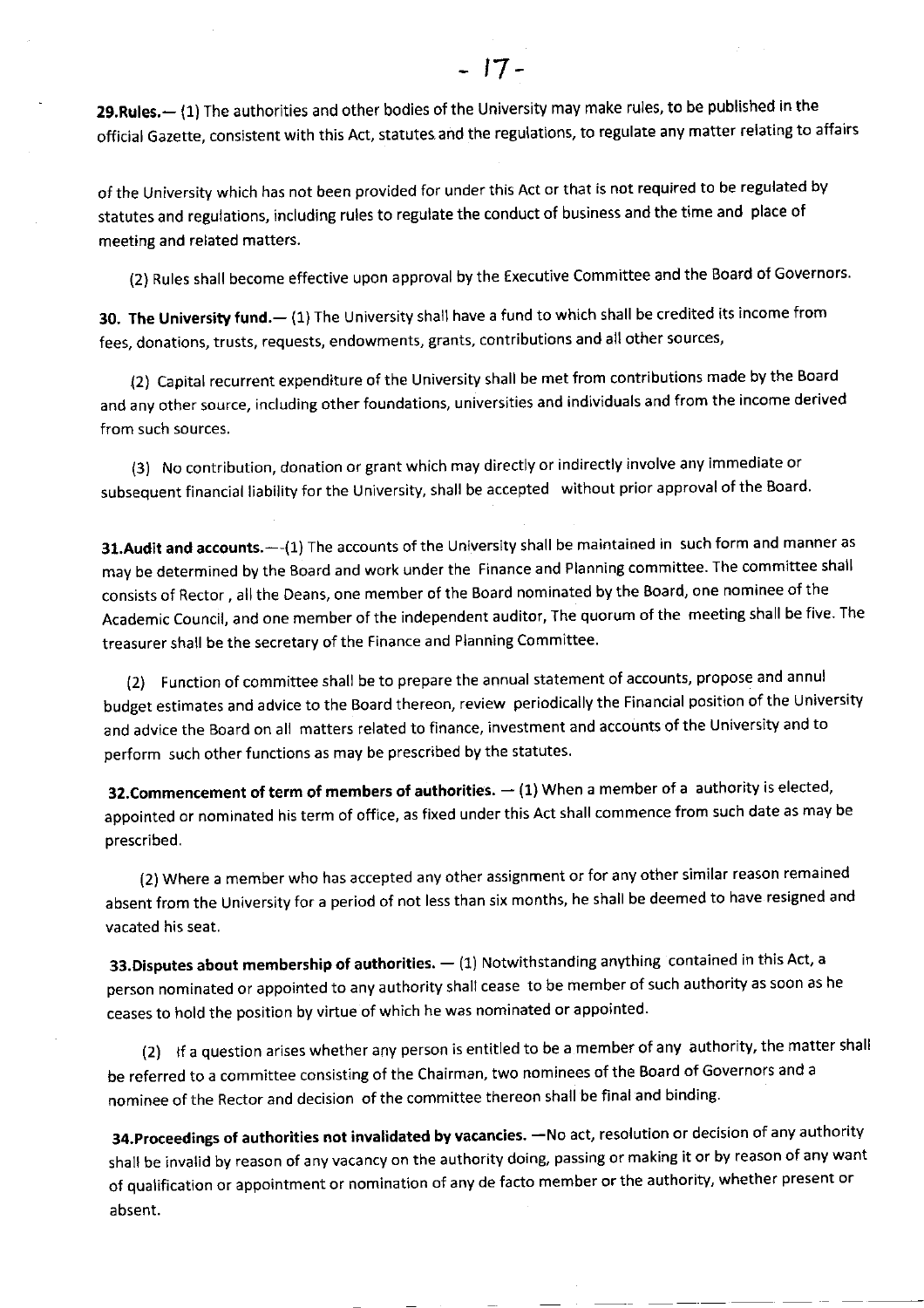**35. Removal of difficulties.**  $-$  If any difficulty arises as to the first constitution or reconstitution of any authority upon coming into force of this Act or otherwise in giving effect to any provision of this Act, the Chairman may give appropriate directions to remove such difficulty.

36.Indemnity. - No suit or legal proceedings shall lie against the Government, the University or any authority or employee of the University or any person, in respect of anything which is done or purported to have been done in good faith under this Act.

## STATEMENT OF OBJECTS AND REASONS

The purpose and objects of the establishment of lbadat lnternational University, lslamabad are to promote and disseminate the knowledge and technology and to provide education, training, research, demonstration and scholarship in such branches of learning, as it may determine. For this purpose, the application and advancement as well as dissemination of knowledge by employing information technology including satellite, television, internet etc., or through conventional and innovative methods in the fields of management sciences, social sciences, engineering & technology, medical & dental sciences, allied health sciences, literature & linguistics, information technology & computer sciences, basic sciences, earth sciences, fine arts & architecture, law, nursing & pharmaceutical sciences and such other disciplines from the fields of natural sciences as it may determine, shall be applied and Introduced. To determine courses for study at the under graduate level in its constituent units as well as in its affiliated institutions, centers and colleges, expertise of the high level persons and institutions shall be obtained and liaison with other research or academic organizations shall be made to achieve the targets. Further, industry and the relevant organizations or institutions to promote public private partnership, innovation and research, development, industrialization for the purpose of education, training and development shall be made. The University shall be opened to all persons of either gender and of whatever religion, race, creed, class, color or domicile who qualify for the admissions as set forth in the rules and regulations and the criteria and the policy mainta ned by the body and no person shall be denied privileges of the University on the ground of religion, race, caste, creed, class color or domicile, The objects and reasons would serve for the establishment of university.

Sd

### **MR.AMJID ALI KHAN**

#### Member, National Assembly